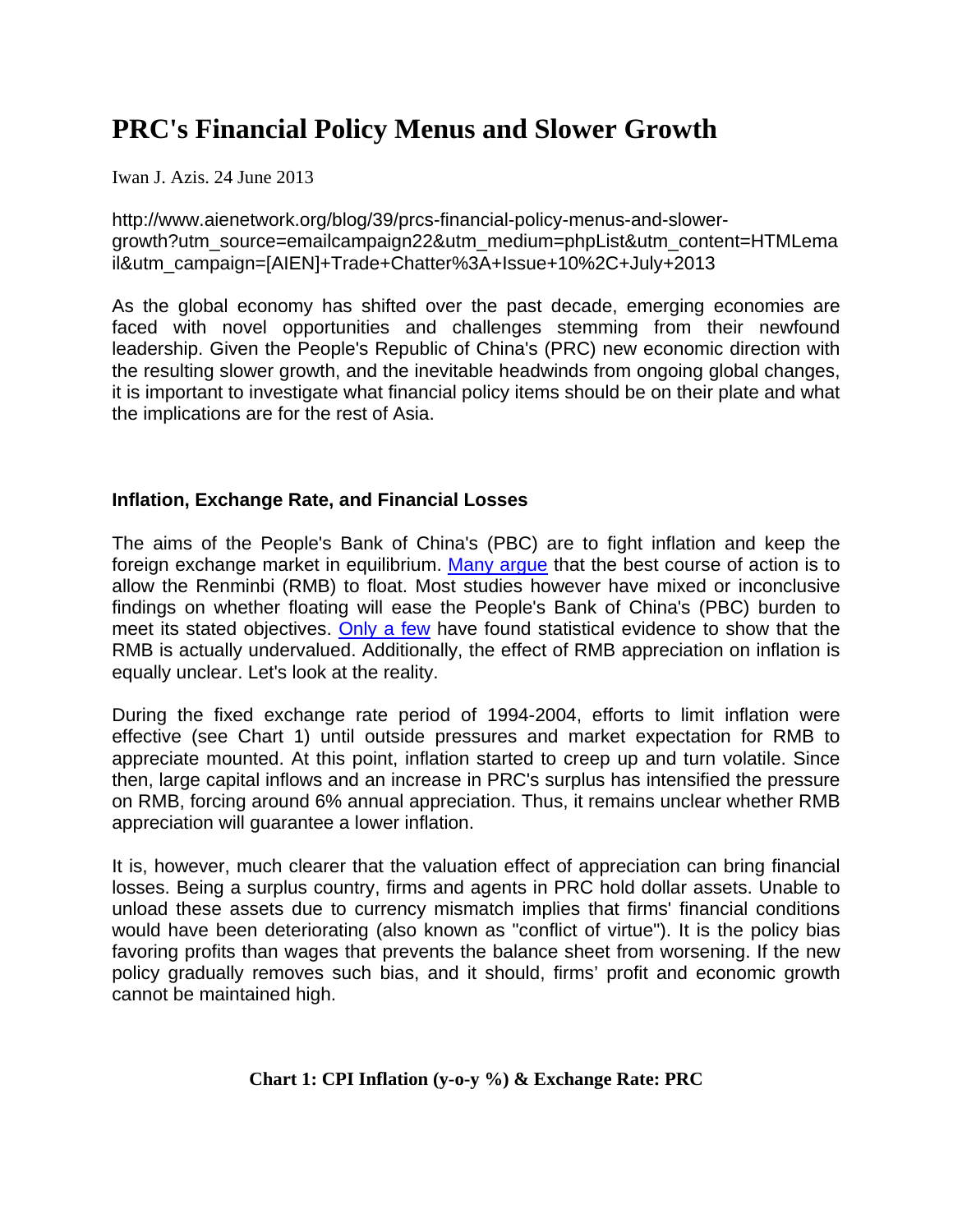

Note: For exchange rate, an increase means appreciation, a decrease means depreciation. Source: ADB calculations using data from CEIC and Datastream.

#### **Alternative Policy Menus: Outflows, RMB Internationalization, Swaps, and Capital Markets**

Being the largest recipient of capital inflows, a continued pressure on RMB to appreciate is inevitable. The standard response has been a sterilized intervention. But that will worsen PBC's portfolio position. So, what are the alternatives?

### *Outflows*

The growing burden of PBC's interventions in the foreign exchange market could be softened, at least partially, by removing some restrictions on capital outflows. Capital outflows from PRC have increased with low volatility even during the crisis (see Chart 2). Further ease of capital outflows should be on the policy menu.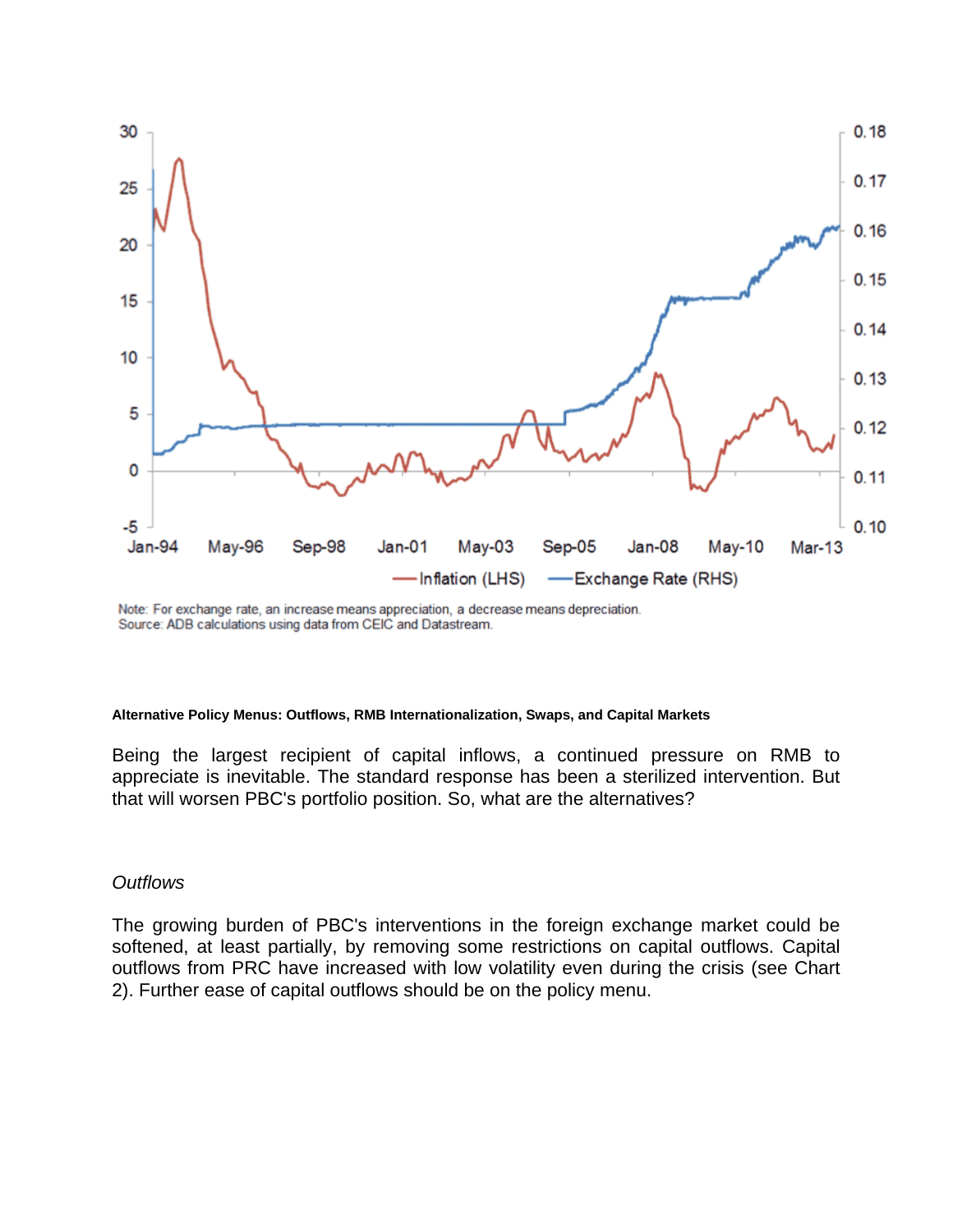

# *RMB Internationalization*

But outflows alone would not be sufficient. PRC's problems of currency mismatch due to its inability to lend in its own currency remain. Greater international use of RMB should be targetted. The size and influence of PRC in the global economy make it natural to expect increased use of RMB in international transactions. Some central banks have already begun to keep a portion of their reserves in RMB (e.g., Malaysia, Chile, Nigeria) despite the fact that it cannot be treated like regular reserves due to RMB's lack of convertibility. Estimates suggest that by 2015 PRC's trade settled in RMB may reach 20 percent.Greater acceptance of the RMB as a trade settlement currency will also have important implications for financial market interactions in the region. As investment currency, RMB's share has been steadily increasing. Offshore RMB deposits are estimated to reach RMB 1.5T, and the issuance of RMB-denominated bonds in Hong Kong, China is also on the rise.

Bank transactions in RMB have been increasing; and so has the regional and international presence of PRC banks outside Hong Kong, China. PRC has also signed agreements with countries as diverse as Argentina and the United Arab Emirates to expand its banks' operations. To promote efficiency in the offshore RMB market, PRC's plan to have a single centralized cross-border RMB payment infrastructure and launch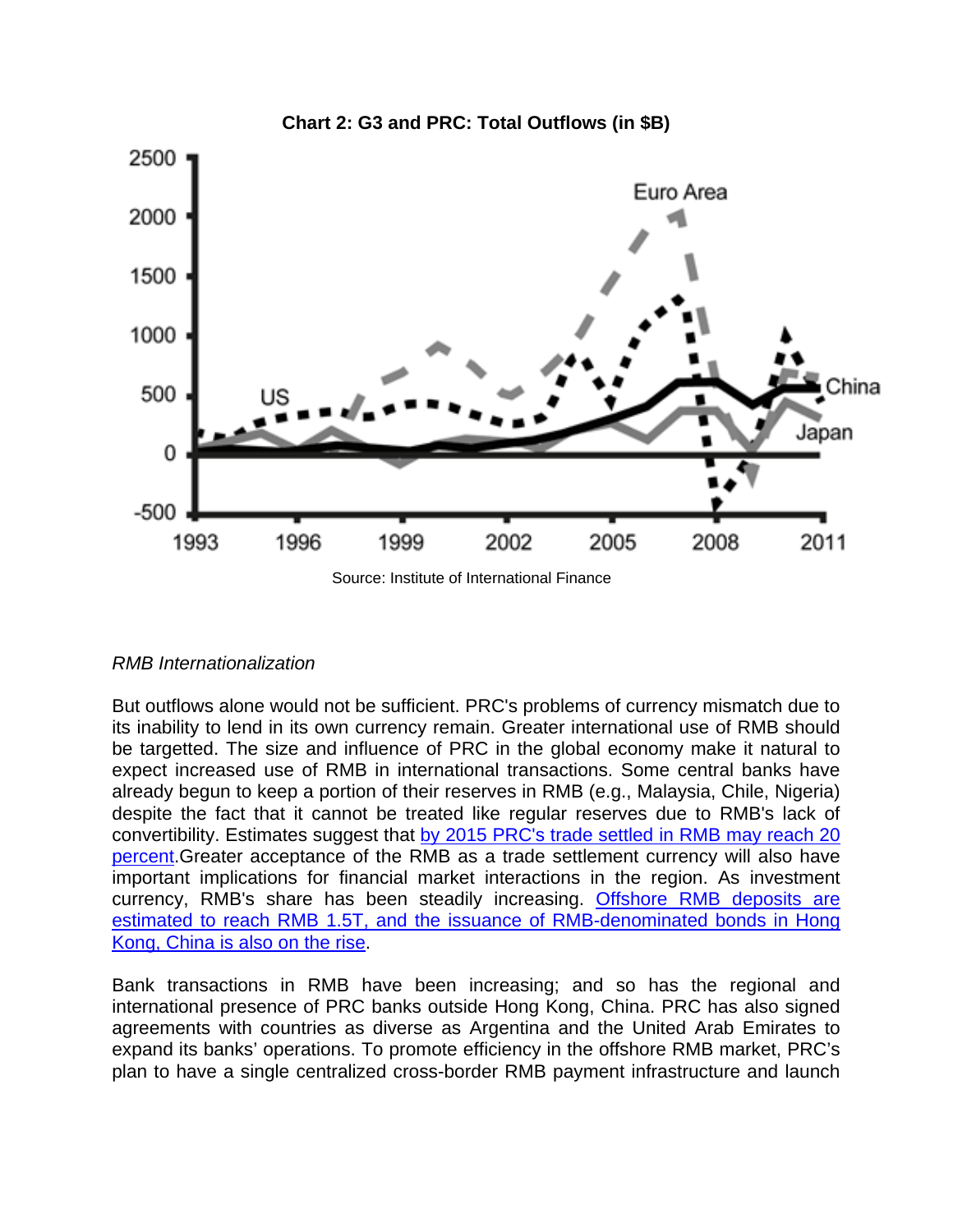an international payment system (CIPS) in 2014 is a positive development in this direction.

# *Swaps*

Establishing swap lines to make other countries' central banks comfortable with RMBdenominated instruments is another important step to take. It has twin benefits: boosted RMB internationalization, and stabilized currencies. In order to grow local currency swaps, PBC has established local currency bilateral swap lines with other central banks around the world. Following the G20 meeting in Los Cabos, Mexico, it was agreed that financial safety nets would be established to mitigate the risk of contagion from external shock.

The good news is that PRC still has fiscal policy space should the external environment worsen. The existing high reserve ratio can also be used to counter the dampening effect on domestic demand without threatening inflation. The bad news is that the remaining internal rigidities such as low effectiveness of monetary and financial policy due to sizeable operations of shadow banking may stand in the way of making the policy outcome sustainable. Dealing with shadow banking, however, warrants economic growth to slow.

### *Capital Markets*

Growing public demand for financial services including shadow banking indicates a need for capital markets to develop further. The policy of giving banks more flexibility in setting interest rates is a move in the right direction. This will allow prices to play a greater role in clearing the capital market. As PRC's role and influence in the world economy grows, capital markets need to be better integrated with the international market.

For this to happen, policies to ensure long-term investment stability are needed. Raising the limits on investment in the stock markets by foreign institutional investors is one strategy. Quotas for exchange-traded funds raised offshore that can be invested in domestic capital markets is another. A further sign of liberalization announced in 2012, was to allow Hong Kong, China's banks to lend RMB directly to three special economic and financial zones in Guangdong province.

Gradual liberalization is also occurring in the bond market. Although government bonds remain the most popular, corporate bonds have grown more steadily. This trend is likely to continue due to efforts made by officials to improve market infrastructure.